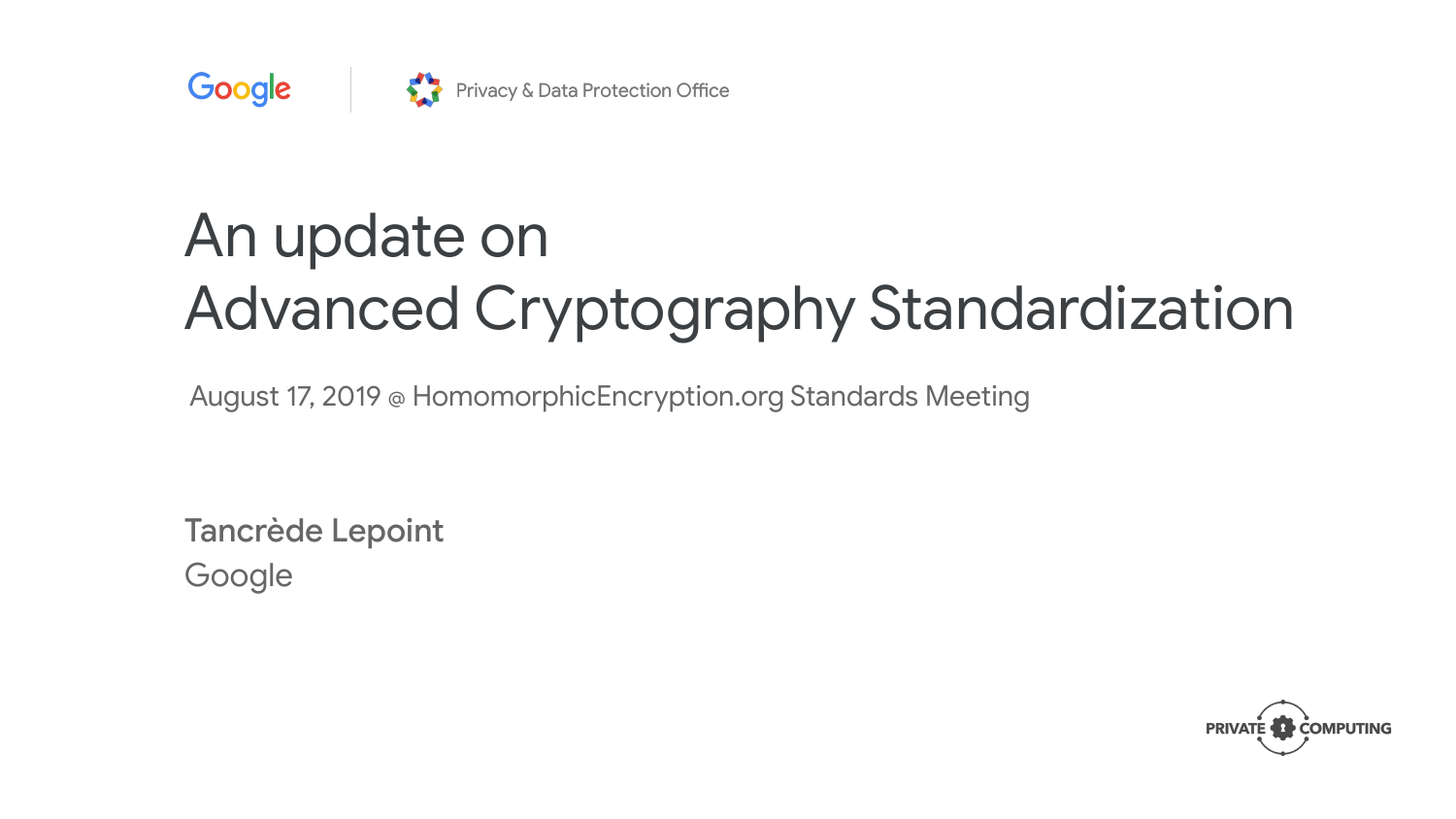- ISO/IEC JTC 1 SC 27 *IT Security Techniques*.
	- Working Group 2 Cryptography and security mechanisms.
		- Other WGs: Infosec management systems, sec. eval/testing/spec, sec. controls and services, identity management and *privacy technologies*.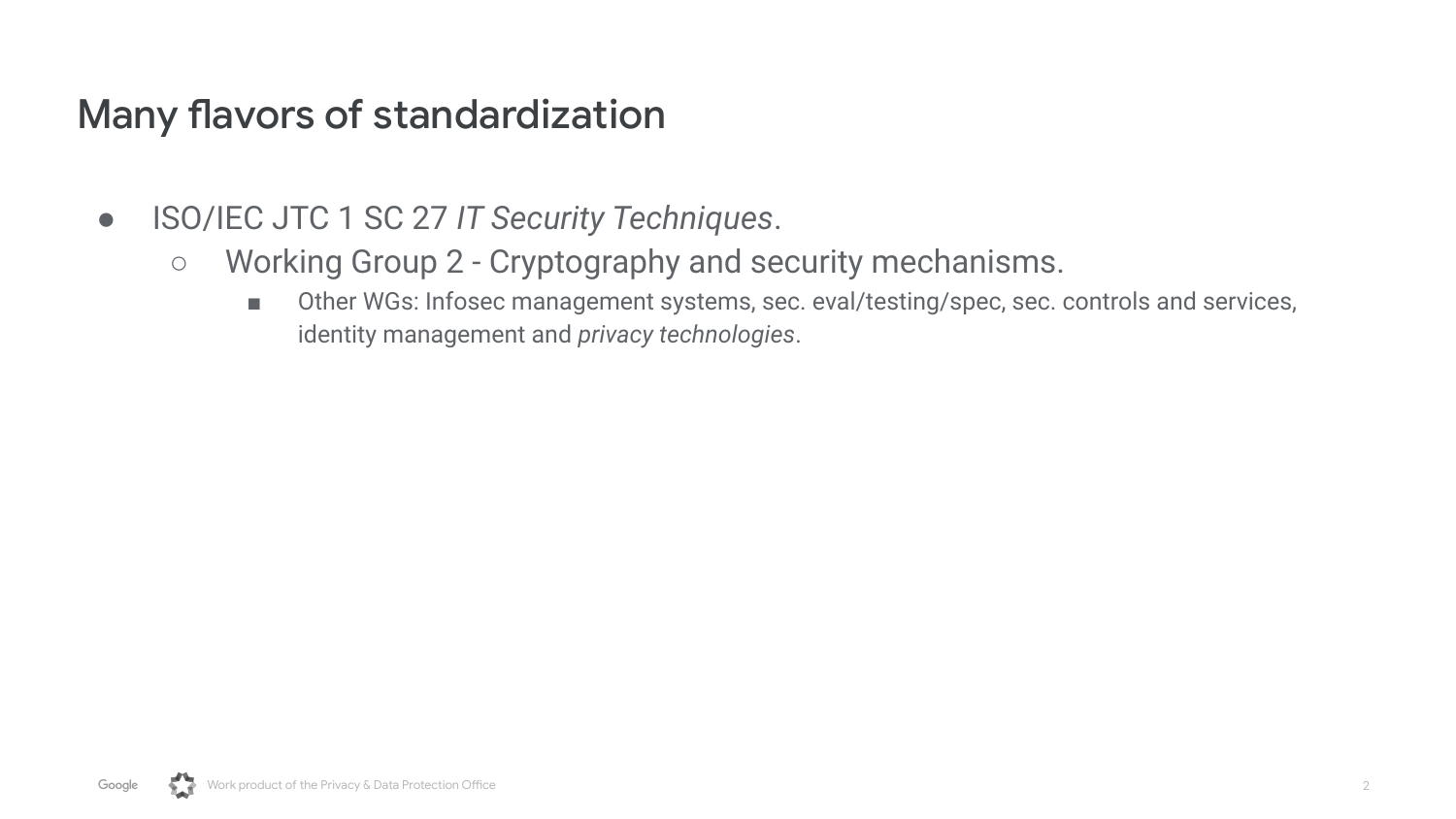- ISO/IEC JTC 1 SC 27 *IT Security Techniques*.
	- Working Group 2 Cryptography and security mechanisms.
		- Other WGs: Infosec management systems, sec. eval/testing/spec, sec. controls and services, identity management and *privacy technologies*.
	- ISO/IEC 18033 Part 6 Homomorphic encryption ([published](https://www.iso.org/obp/ui/#iso:std:iso-iec:18033:-6:ed-1:v1:en) 2019-05)
		- 18033 "Encryption algorithms" (General, asym. enc, block/stream ciphers, IBE)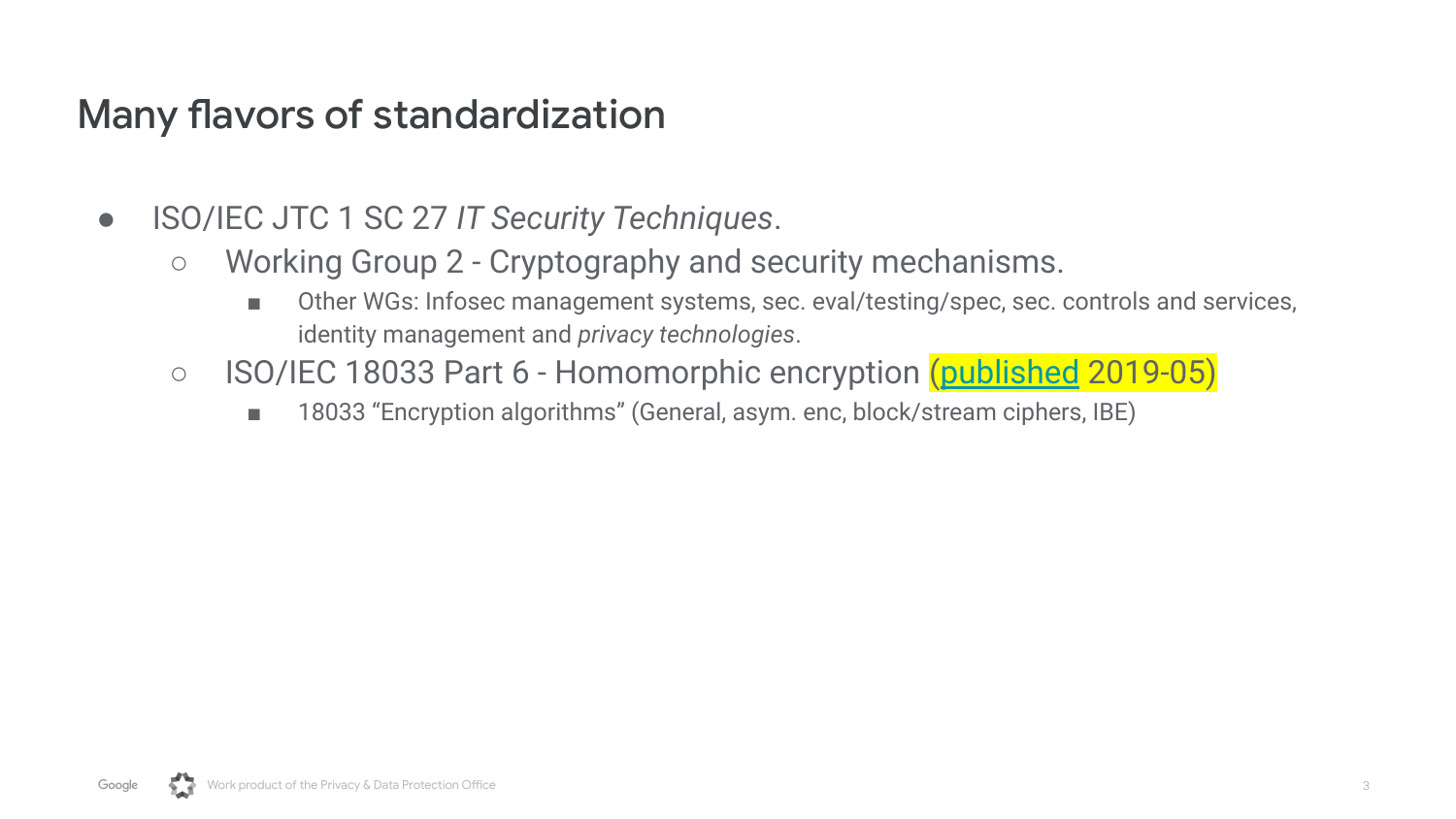- ISO/IEC JTC 1 SC 27 *IT Security Techniques*.
	- Working Group 2 Cryptography and security mechanisms.
		- Other WGs: Infosec management systems, sec. eval/testing/spec, sec. controls and services, identity management and *privacy technologies*.
	- ISO/IEC 18033 Part 6 Homomorphic encryption ([published](https://www.iso.org/standard/67740.html) 2019-05)
		- 18033 "Encryption algorithms" (General, asym. enc, block/stream ciphers, IBE)
		- **■ Does not include RLWE-based solution, only Paillier and (exponential) El-Gamal.**
		- **■ Include a "general model" for HE.**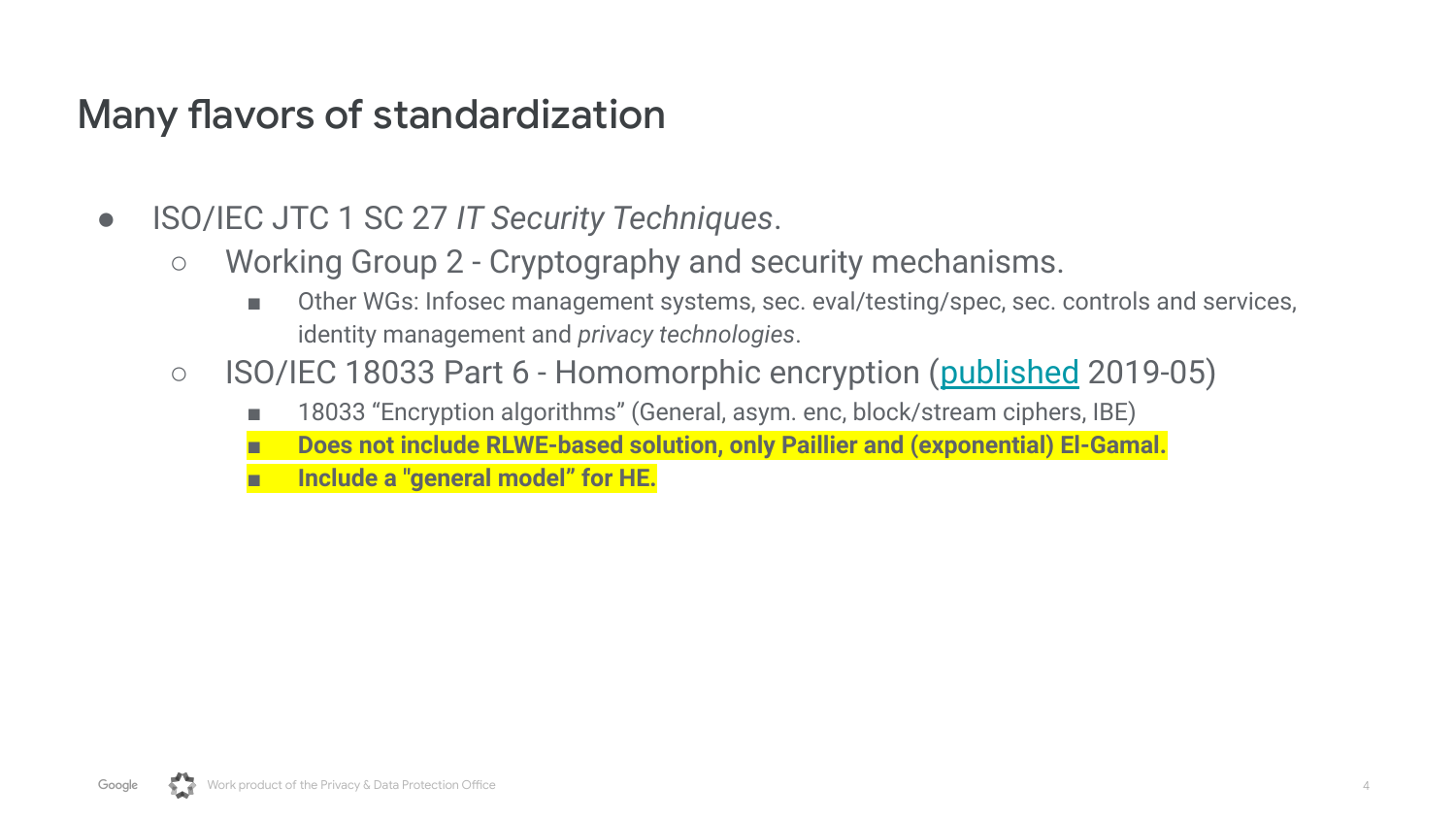- ISO/IEC JTC 1 SC 27 *IT Security Techniques*.
	- Working Group 2 Cryptography and security mechanisms.
		- Other WGs: Infosec management systems, sec. eval/testing/spec, sec. controls and services, identity management and *privacy technologies*.
	- ISO/IEC 18033 Part 6 Homomorphic encryption ([published](https://www.iso.org/obp/ui/#iso:std:iso-iec:18033:-6:ed-1:v1:en) 2019-05)
		- 18033 "Encryption algorithms" (General, asym. enc, block/stream ciphers, IBE)
		- Does not include RLWE-based solution, only Paillier and (exponential) El-Gamal.
		- Include a general model for HE.
- **IETF / IRTF** 
	- Internet Engineering Task Force (IETF): engineering and standards making.
	- Internet Research Task Force (IRTF): longer term research issues related to the Internet
		- Crypto Forum Research Group (CFRG) is a general forum for discussing and reviewing uses of cryptographic mechanisms, both for network security in general and for the IETF in particular.
			- RFCs: hash based signatures, AES-GCM-SIV
			- [Active drafts](https://datatracker.ietf.org/rg/cfrg/documents/) RFCs: Hash to EC, VRFs, BLS signatures, OPRFs, Transition to PQC,

Google  $\sum_{\text{Nock product of the Privacy} } \Delta$ rgon2, Kangaroo12, Hybrid PKE, etc.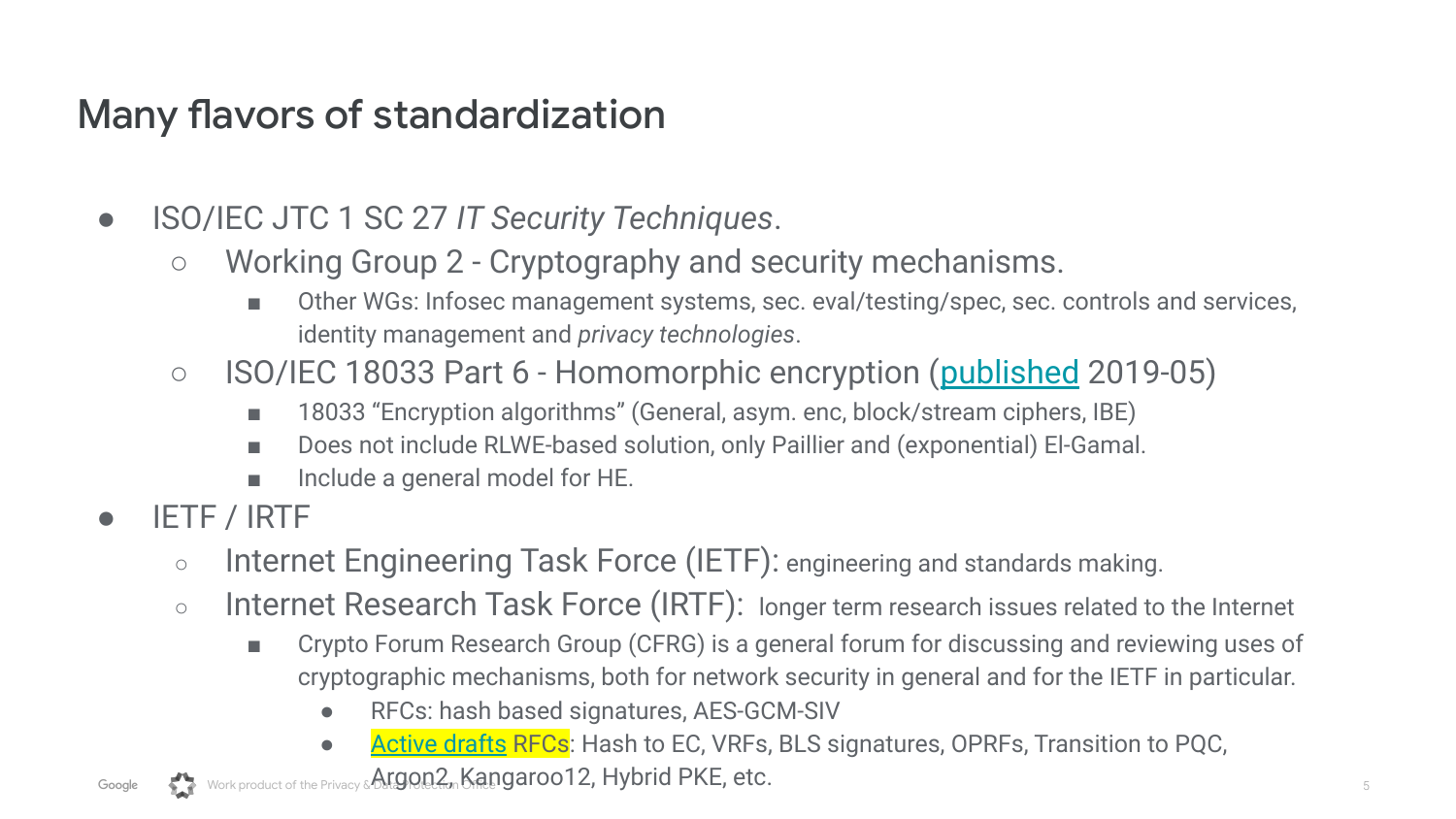## Many standardization efforts

- NIST (US)
	- Competitions: one algorithm wins
		- AES (199X-199X), SHA3 (2007-2012)
	- Standardization efforts: one or more algorithms
		- **PQC (incl. LWE-based solutions)**, LWC
		- NIST conducted internal studies, published NISTIRs, workshops
	- Adoptions from other standards
		- E.g., ECDSA and RSA in FIPS 186 comes from X9.62 (now X9.142) and X9.31
		- CCM mode comes from IFFF 802.11
		- XTS-AES (disk encryption) comes from IEEE Std 1619-2007
	- Guideline standards and in-house dev
		- GCM, SP 800-131A (crypto transition), SP 800-57 (key management), SP 800-52 (TLS quidelines)
	- Held workshop on threshold encryption (MPC), expressed interest in ZKP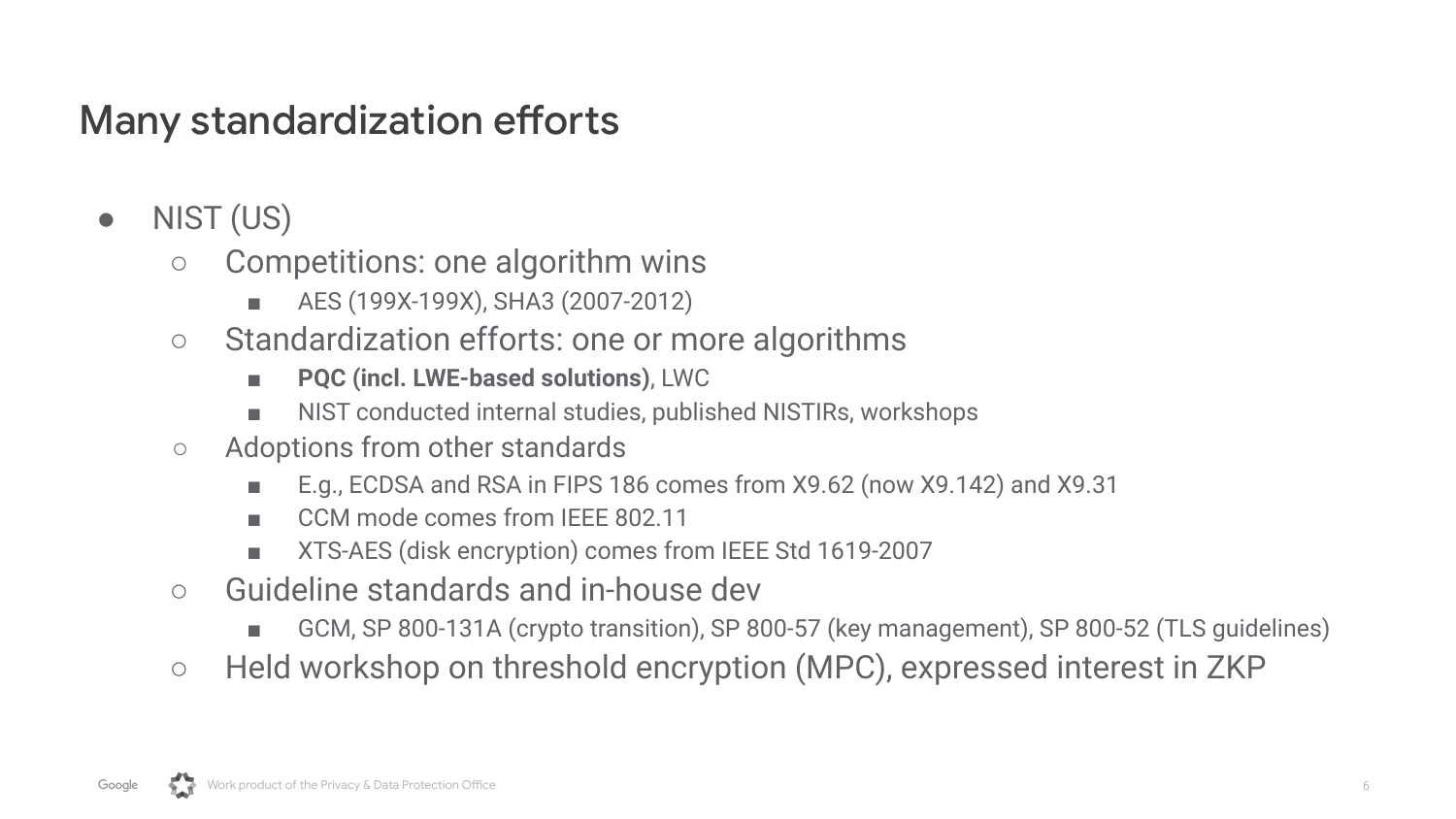# Open initiatives from the community

- Homomorphicencryption.org
	- 4 standard workshops since 2017 (~6 months)
	- o Three white papers: <http://homomorphicencryption.org/standard/>
		- API/Utility, Security, and Applications
- Zkproof.org
	- Inspired from model of homomorphicencryption.org
	- 2 workshops since 2018
	- Three white papers: <http://zkproof.org/documents.html>
		- Security, Implementation, and Applications
- iDash competition
	- Since 2014
	- Track II: Secure Genotype Imputation using Homomorphic Encryption
- **•** United Nations **Handbook** for Privacy-preserving Computation Technologies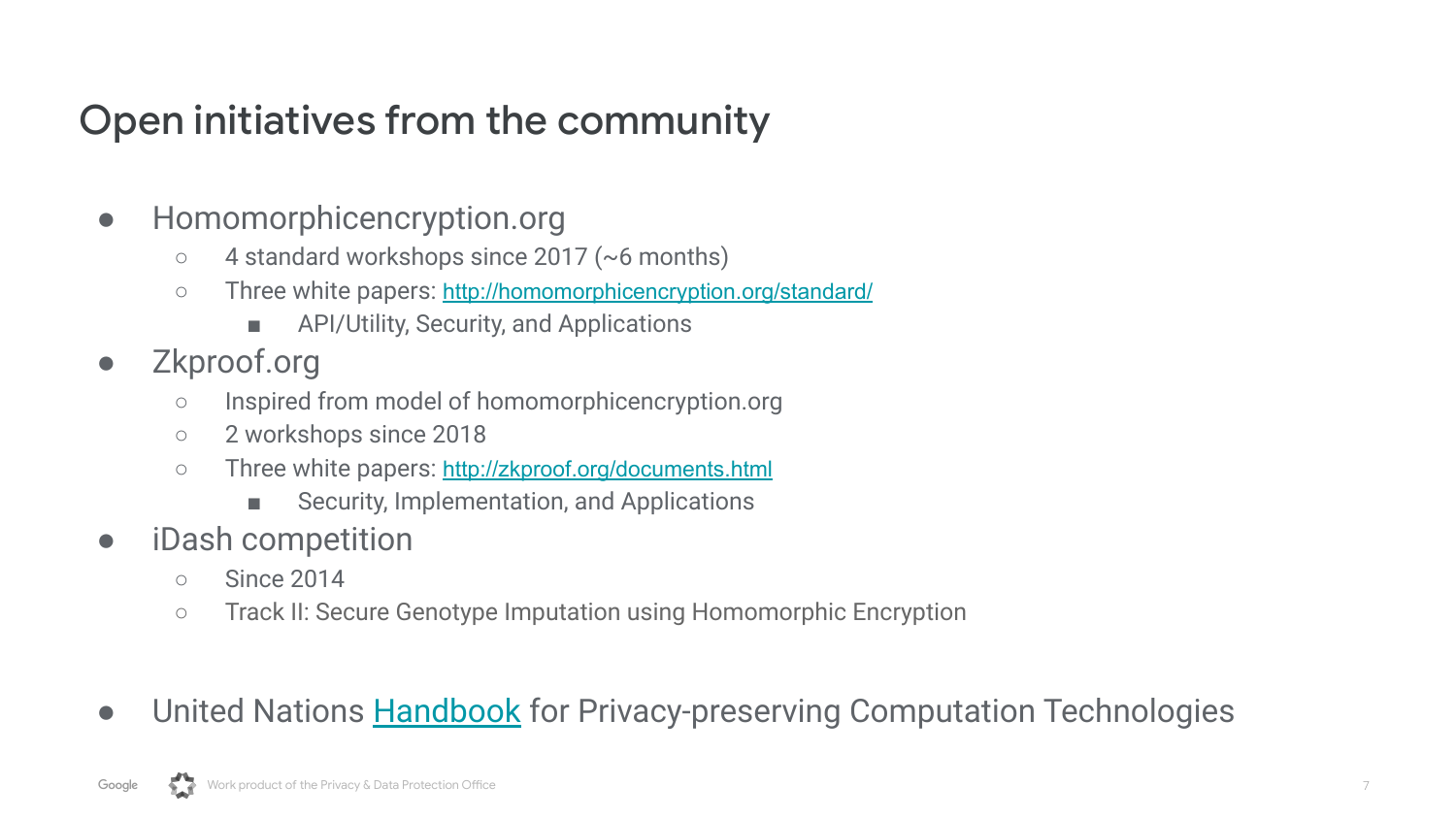1st Workshop on Advanced Cryptography Standardization **Tomorrow in Santa Barbara!** 

August 18, 2019. Colocated with CRYPTO.

<https://acs19.zkproof.org>

- Representation of different standardization efforts.
- Slides will be put online after the talks.

#### Agenda

Luís Brandão (NIST) — A perspective on standardization of advanced cryptography at NIST

Kristin Lauter (Microsoft) — HomomorphicEncryption.org—a Community Effort

Ran Canetti (Boston University and Tel Aviv University) — Towards Standardizing Zero Knowledge.

Mariana Raykova (Google) — Advanced Cryptography on the Way to Practice.

Riad S. Wahby (Stanford)  $-$  An update on IETF standardization around elliptic curves.

Samuel Ranellucci (Unbound) — Standardizing Threshold Cryptography.

Karim Eldefrawy (SRI) — Computer-aided Verification and Software Synthesis for Secure Multi-Party Computation Protocols.

Panel with Hugo Krawczyk (Algorand Foundation), Dahlia Malkhi (Calibra), Eran Tromer (Columbia & TAU), Luís Brandão (NIST), Tanja Lange (Eindhoven University of Technology).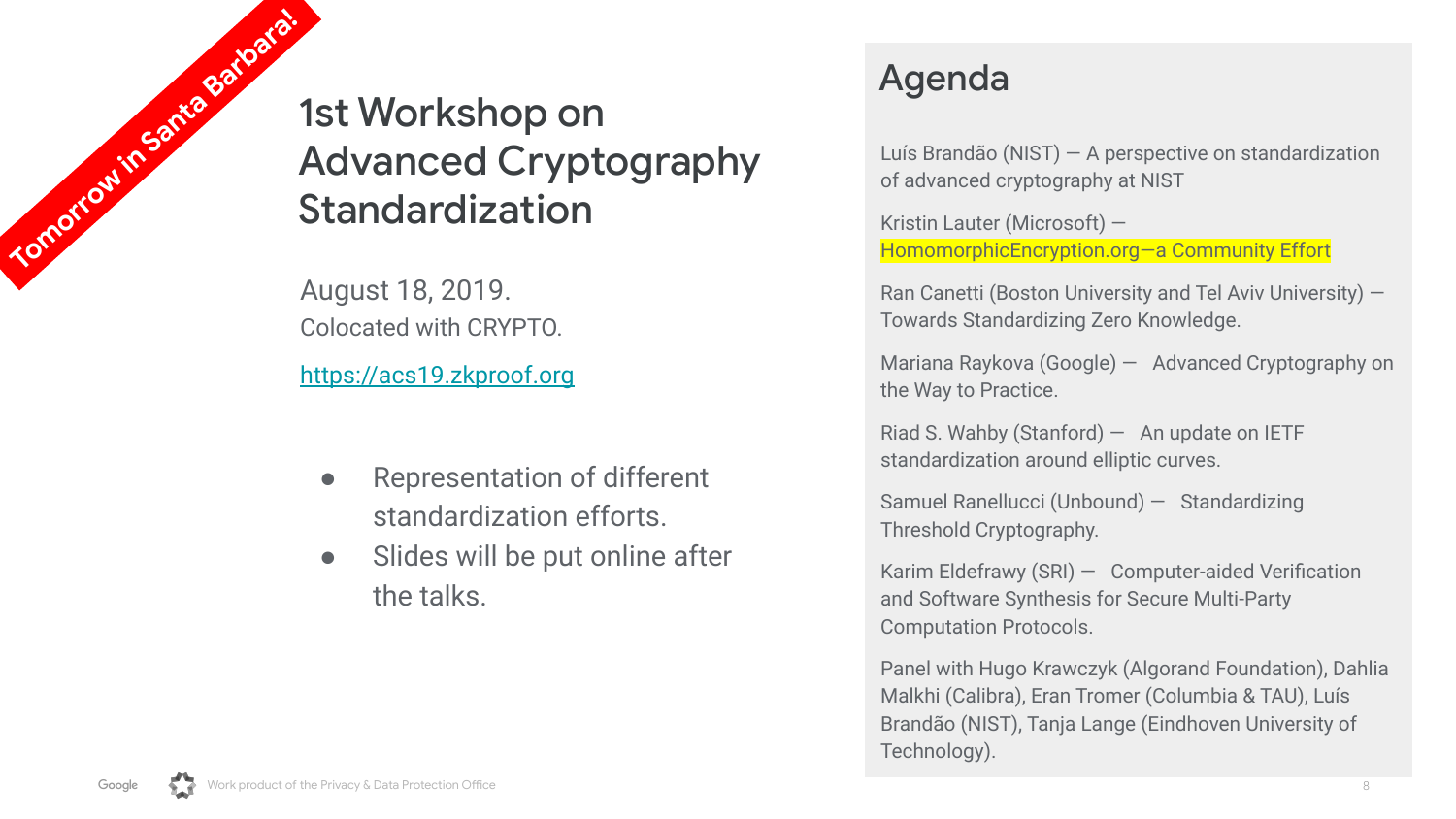1st Workshop on Advanced Cryptography Standardization **Tomorrow in Santa Barbara!** 

August 18, 2019. Colocated with CRYPTO.

<https://acs19.zkproof.org>

We're reaching the point where Advanced Crypto is fast enough for practice. Adoption by some companies is here.

- **Representation of different** standardization efforts.
- Slides will be put online after the talks.

#### Agenda

Luís Brandão (NIST) — A perspective on standardization of advanced cryptography at NIST

Kristin Lauter (Microsoft) — HomomorphicEncryption.org—a Community Effort

Ran Canetti (Boston University and Tel Aviv University) — Towards Standardizing Zero Knowledge.

Mariana Raykova (Google) - Advanced Cryptography on the Way to Practice.

Riad S. Wahby (Stanford)  $-$  An update on IETF standardization around elliptic curves.

Samuel Ranellucci (Unbound) — Standardizing Threshold Cryptography.

Karim Eldefrawy (SRI) — Computer-aided Verification and Software Synthesis for Secure Multi-Party Computation Protocols.

Panel with Hugo Krawczyk (Algorand Foundation), Dahlia Malkhi (Calibra), Eran Tromer (Columbia & TAU), Luís Brandão (NIST), Tanja Lange (Eindhoven University of Technology).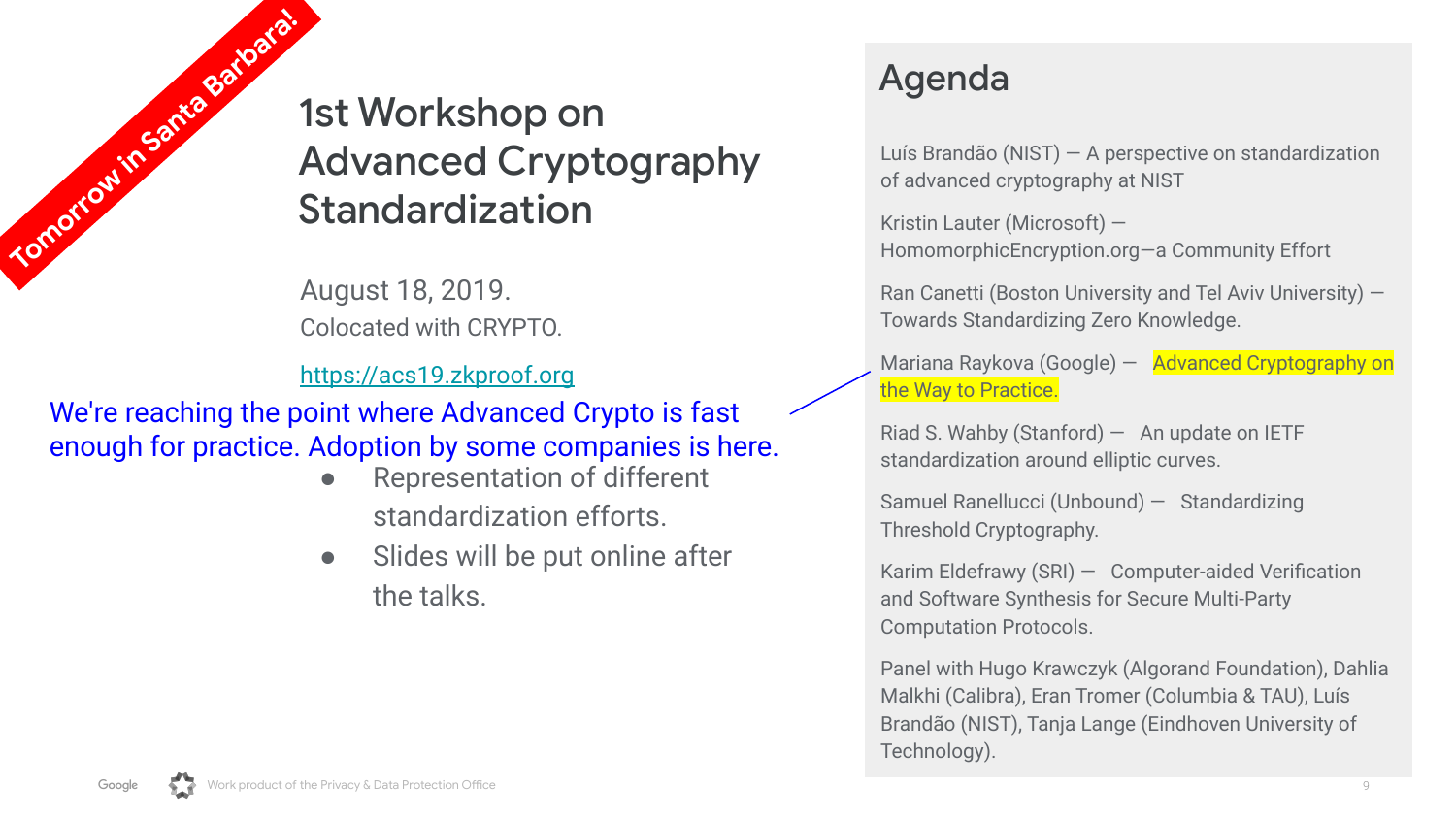1st Workshop on Advanced Cryptography Standardization **Tomorrow in Santa Barbara!** 

August 18, 2019. Colocated with CRYPTO.

<https://acs19.zkproof.org>

- **Representation of different** standardization efforts.
- Slides will be put online after the talks.

Formal verification and synthesis has not been studied for HE. I believe this would be a very interesting research direction.

#### Agenda

Luís Brandão (NIST) — A perspective on standardization of advanced cryptography at NIST

Kristin Lauter (Microsoft) — HomomorphicEncryption.org—a Community Effort

Ran Canetti (Boston University and Tel Aviv University) — Towards Standardizing Zero Knowledge.

Mariana Raykova (Google) — Advanced Cryptography on the Way to Practice.

Riad S. Wahby (Stanford)  $-$  An update on IETF standardization around elliptic curves.

Samuel Ranellucci (Unbound) — Standardizing Threshold Cryptography.

Karim Eldefrawy (SRI) - Computer-aided Verification and Software Synthesis for Secure Multi-Party Computation Protocols.

Panel with Hugo Krawczyk (Algorand Foundation), Dahlia Malkhi (Calibra), Eran Tromer (Columbia & TAU), Luís Brandão (NIST), Tanja Lange (Eindhoven University of Technology).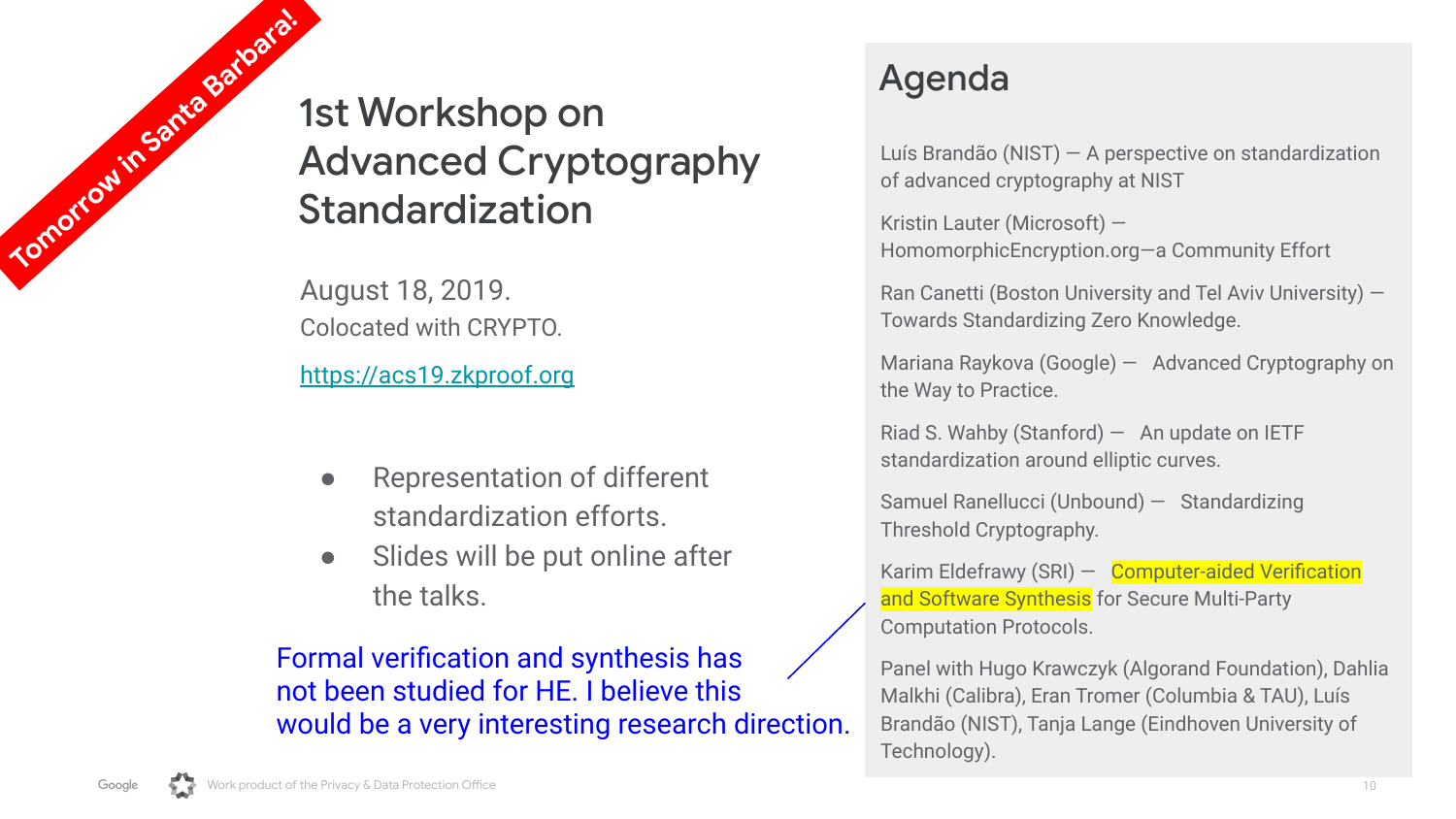# How to be (more) involved?

- ISO: Involvement in standard is mostly by country representatives
	- Sometimes, large projects can get a presence at ISO
	- Otherwise, little visibility in the overall community
	- Huge impact
- NIST: Guest Researcher Programs
	- visit NIST for an extended period of time
	- Publications, internal reports, participation to standardization process
- IRTF/CFRG: mailing list open to everyone
	- Help to review, help to propose new RFCs
- Cross company solutions for de-facto "standards"
- Homomorphicencryption.org and zkproof.org
	- Participate in the documents updates
	- Research to feed the different documents: new cryptanalysis, new applications
	- Development of production-ready libraries to make it easy to use by companies